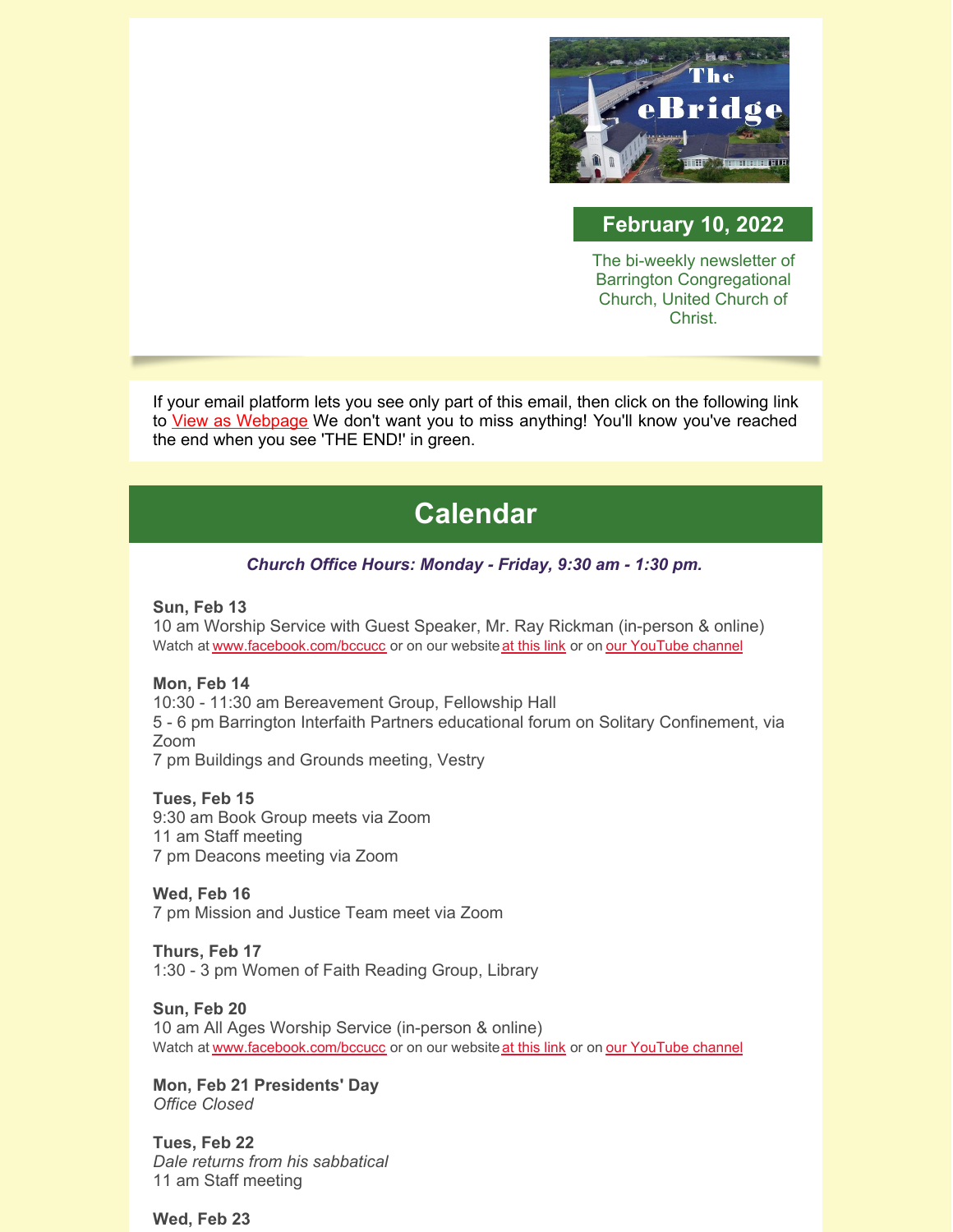Noon *Deadline for eBridge* 7 pm Membership Team meeting

**Sun, Feb 27** 10 am Worship Service (in-person & online) Watch at [www.facebook.com/bccucc](http://www.facebook.com/bccucc) or on our website at [this](https://bccucc.org/live-stream-2/) link or on our [YouTube](https://www.youtube.com/channel/UCBjKZdn4bkIM7sMtAuxgNnQ) channel

> For the complete church calendar visit [http://bccucc.view-events.com](http://bccucc.view-events.com/) Send calendar information to [office@bccucc.org](mailto:office@bccucc.org)

# **Sunday, February 13th**

#### **Guest Speaker - Mr. Ray Rickman**

We will welcome Mr. Ray Rickman as our guest speaker this **Sunday, February 13th**. Ray Rickman is is co-founder and Executive Director of Stages of Freedom, an organization which raises awareness and advocacy for populations of color in our area and beyond. One of their programs is Swim Empowerment – a partnership with local YMCAs to provide scholarships and swimming lessons for children of color who statistically drown at five times the rate of white youth.

Our Mission and Justice team is bringing Mr. Rickman to speak on Sunday, and the team invites you to make a donation to



support the Swim Empowerment program – either online through Tithe.ly on our church website at [www.bccucc.org/donation,](http://www.bccucc.org/donation) or by making a check payable to 'BCCUCC' with 'Swim Empowerment' in the memo line. We will be taking these donations throughout the month of February, which is Black History Month. Thank you.

#### **Souper Bowl of Caring's 'Tackle Hunger' challenge - ends Sunday**

Souper Bowl of Caring unites communities to support local hunger relief charities across the nation and encourages neighbors to tackle hunger in their



local communities. Mobilizing grassroots resources including churches, schools, civic groups and caring individuals, the Souper Bowl of Caring movement has created over \$170 million worth of support that stays completely local.

On **Souper Sunday, February 13th** (Super Bowl Sunday) groups are invited to take the Tackle Hunger Challenge! Learn more at [www.tacklehunger.org](http://www.tacklehunger.org/). What if everyone watching the Big Game gave just one dollar or one can of food to tackle hunger?

BCCUCC has taken on the challenge and we've been conducting **a food drive** to provide canned and shelf-stable food to our local food pantry, **TAP-IN**. You can join in the challenge and support TAP-IN by donating canned soup or making a monetary donation to help feed hungry neighbors right now. All donations benefit hunger relief efforts!

Bring cans of soup to BCCUCC **through February 13th** and add them to the pyramid of cans in the narthex! When donating cans, please check expiration dates as TAP-IN cannot accept items that are past their expiration date. Also pull-top cans are preferred when available, as recipients don't always have a can opener.

To make an online monetary donation go to **[BCCUCC's](https://map.tacklehunger.org/donate/barringtoncc) donation page for the** challenge. Thank you to everyone who has made a donation of soup or money.

#### **FREE At-Home Rapid COVID Tests available**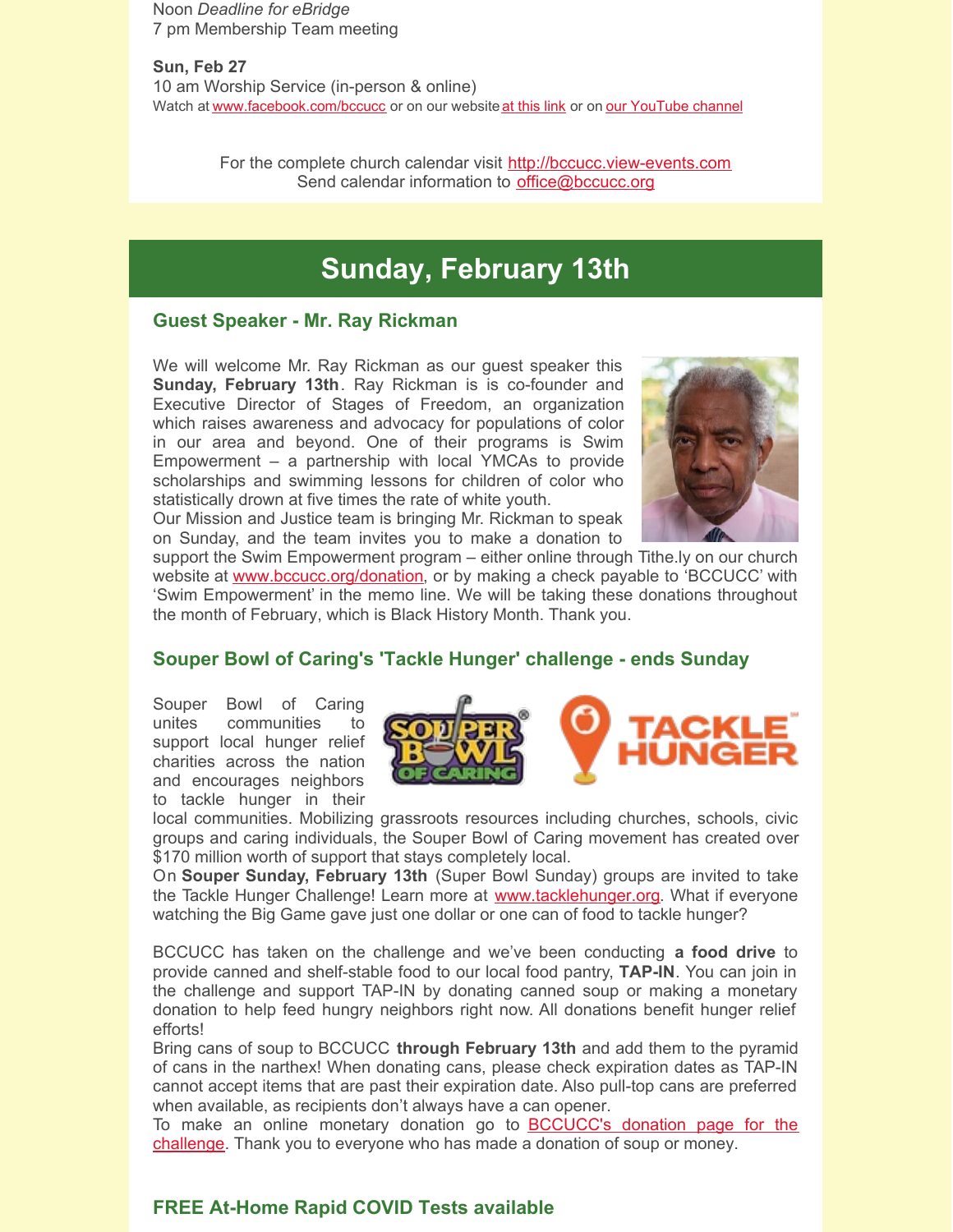The church received a case of COVID test kits from the Town of Barrington to distribute. They are available for pick up on the way out of church **this Sunday, February 13th**. Each box contains two tests. Limit 1 box per person or 2 per household. Thank you.



## **Services livestreamed to Facebook, website and YouTube**

All are invited to join us for our **multi-platform worship service** at **10 a.m.** every Sunday.

For those attending in person, we **require masks** be worn in worship (with exemptions for those

under 2 or for medical reasons). We continue to take precautions to provide the safest conditions possible for everyone.

For those not yet ready, quarantining, or unable to join us in person, the services are livestreamed so they can be watched online - either live or later - in three different places:

- **the church's Facebook page [www.facebook.com/bccucc](http://www.facebook.com/bccucc)**
- the Livestream page of the church website **<https://bccucc.org/live-stream-2/>**
- and **our church's [YouTube](https://www.youtube.com/channel/UCBjKZdn4bkIM7sMtAuxgNnQ) Channel**

Occasionally, Facebook doesn't allow us to stream to their platform, and on those occasions it won't be possible to watch the service on either Facebook or our website. However, you should still be able to find the service on YouTube at the link above.

## **No Church School or Youth Groups at this time**

Unfortunately, the situation with the omicron virus caused us to put our church school and youth groups on hold for a while - and this has been extended through February, at which time the situation will be reassessed. Any questions should be directed to Pastor Racquel Ray at [racquel@bccucc.org](mailto:racquel@bccucc.org) or (401) 246-0111 ext 104

# **New in this eBridge**

## **BIP Educational Forum on Solitary Confinement**

Barrington Interfaith Partners (BIP) will hold an educational forum on Solitary Confinement on **Monday, February 14th**, from 5 - 6 pm, on Zoom. Anyone who is interested in attending can contact Trinki Brueckner at [trinki49@gmail.com](mailto:trinki49@gmail.com) or (401) 447-4742 and she will send you the Zoom link on Monday morning. All are welcome.

- 4:45 pm Zoom link will open.
- 5:00 Opening prayer and greetings
- 5:05 A Jewish Perspective on Solitary Confinement Rabbi Howard Voss-Altman, Temple Habonim
- 5:10 Perspectives of Incarcerated Men and the Mother of One of Them Cindy Thomsen, Sts. Matthew and Mark Episcopal Church
- 5:15 A Christian Perspective on Solitary Confinement Rev. David Mehl retired minister, United Church of Christ
- 5:20 The Perspective of a State Senator and Former Law Enforcement Officer Sen. Cynthia Coyne, District 32
- 5:35 Questions, Answers, Discussion
- 5:55 Closing Thanks
- 6:00 6:15 BIP members (and others) are welcome to stay to discuss our next meeting

## **Loaves and Fishes RI news**

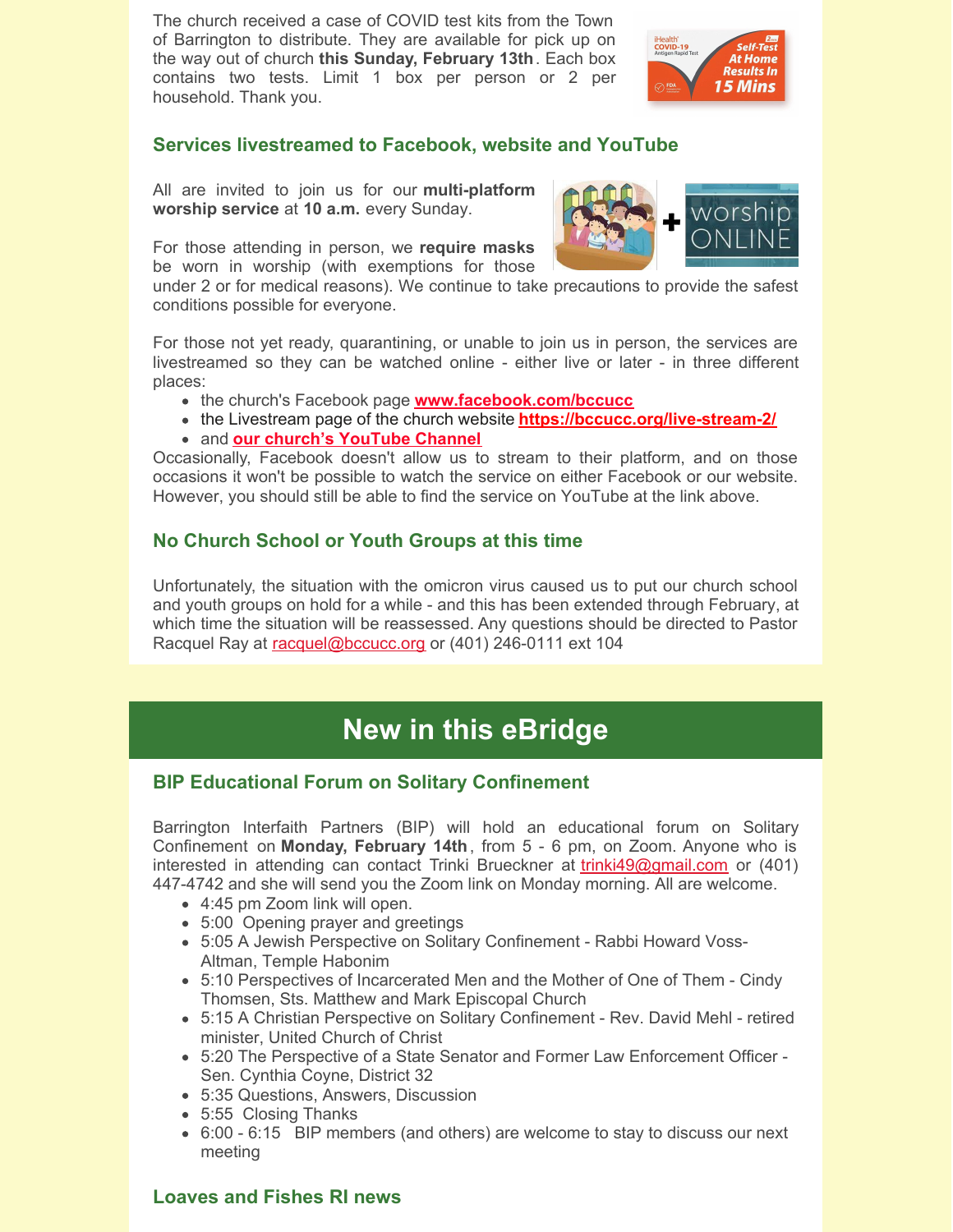We are happy to report Loaves and Fishes RI will begin again, although in another ministry form. The pandemic has impacted our ability to serve communities in person.

Beginning monthly in March, we will gratefully embark on a new way of serving others. Our ministry will begin a new iteration of service. Our focus will be on providing food to a select group of students at the DelSesto Middle School in

Providence. We are partnering with We Share Hope [\(https://wesharehope.org](https://wesharehope.org/)) to receive groceries to provide 25 student families with food items. Additionally, Books are Wings [\(https://www.booksarewings.org](https://www.booksarewings.org/)) have generously offered to donate 2 books per student as a precious gift of literacy.

You may be wondering; how can I help support this ministry? The details are currently being finalized, once completed we will update the ways we can each serve this ministry.

## **Valentines made and sent!**

Last Saturday morning, February 5th, 15 adults and children came together in Fellowship Hall to make Valentines. Many were made and over 30 of them were sent to our homebound as well as our college students. Thanks to all who participated and also to Andrea Bullard and Lory McCoy for organizing this event on behalf of FFaYM and the Deacons.

#### **Racquel's Ecclesiastical Council**

Save the date of **Sunday, March 13th** at 3 pm when an Ecclesiastical Council will be held for our acting Associate Minister, Racquel Ray. It will be held via zoom – more details later. This is the last step on the long road toward being eligible for ordination.

## **SNEUCC Super Saturday March 19, 2022 9 am - 3:30 pm**

**"A Future With Hope: Relevant, Prophetic and Transformative"** *Due to the increase in Covid cases, Super Saturday is now Virtual.*

Guest Speaker: Rev. Sarah Drummond, Founding Dean of Andover Newton Seminary at Yale Divinity School. Sarah has written five books on the subject of ministerial leadership and dozens of articles on the same. She will speak on "Planning for a Better Babylon"

There are also morning, lunchtime, and afternoon workshops you can sign up for. More [information](https://www.sneucc.org/eventdetail/15280214?month=3&year=2022&day=1&display=m) and to register *Registration Deadline: March 13, 2022 - register early to get into the workshops of your choice as space is limited.*

# **A note from the Endowment Team**

With the members of the congregation having just passed the annual Budget, this is a good time for a reminder of the meaningful impact of the BCCUCC endowment for our church.

Endowment Funds are Assets invested to provide income for the long-term support of the church. They are managed by outside organizations: United Church Funds, The Rhode Island Foundation and the Ocean State Incubator Fund managed by Citizens Bank. The Endowment Team's goal is to retain the purchasing power and preserve the sustainability of these funds while also providing support to the operations of the church.

The general fund is the largest with assets at December 31, 2021 of \$2.3 million. A





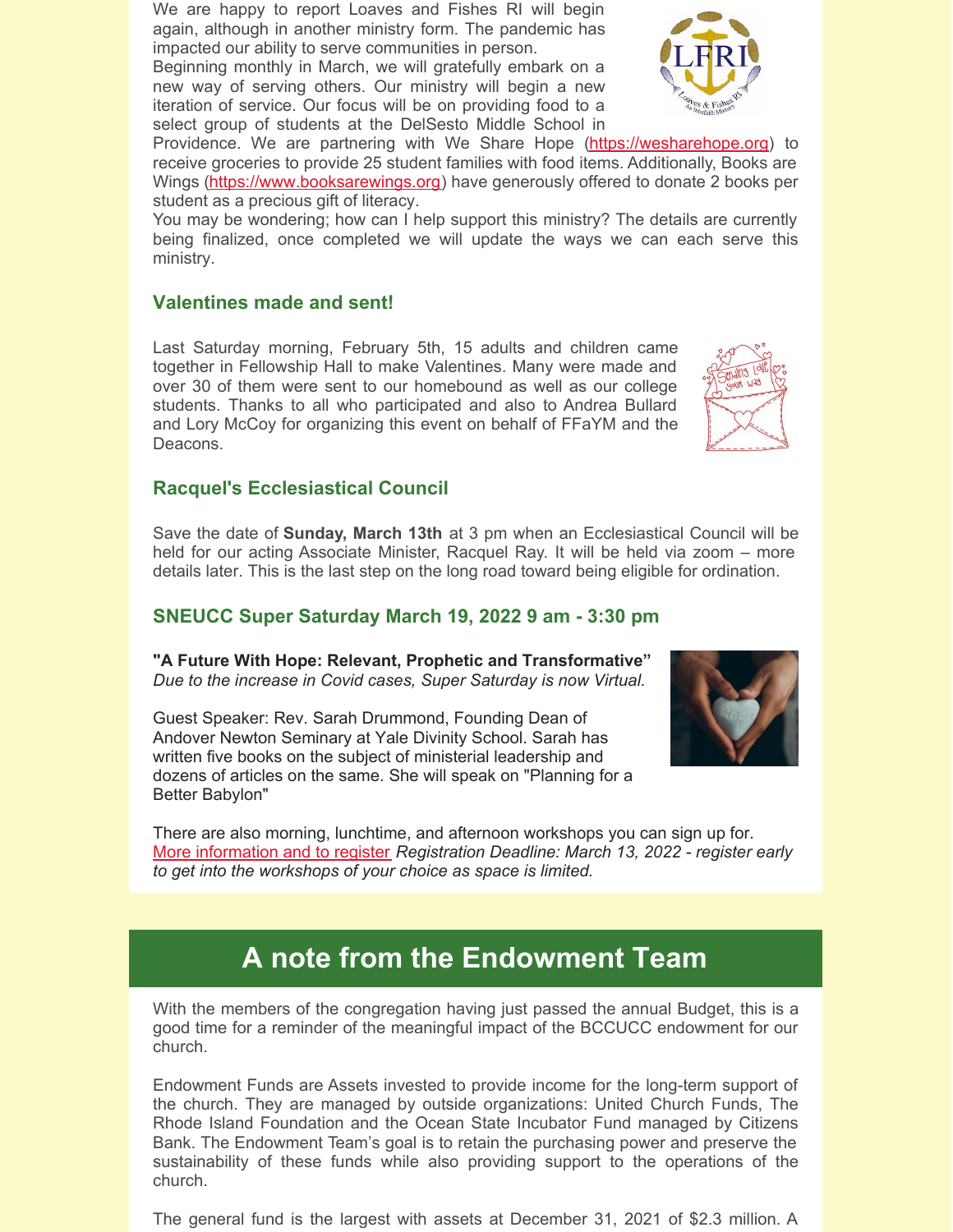percentage (currently 4.5%) of the balance contributes to the annual budget each year: \$82,500 in 2021 and \$86,500 in 2022. This is nearly 25% of the church's annual pledges!

In addition to the general fund, we also have funds for designated purposes: The Swensen Music Fund, The Fodor Scholarship Fund and the McGlory Landscaping Fund. Distributions from these funds support their designated purposes.

Giving to endowment is a way to sustain the church's mission for many years to come. If this idea resonates with you consider a legacy gift to the endowment funds. Donations to the general fund, or any of the designated funds are always welcome and a designated fund of your choosing can be created with a gift of \$20,000 or more. These are gifts that truly keep on giving.

If you are interested in more information, please contact Christine in the church office at (401) 246-0111 or *[office@bccucc.org](mailto:office@bccucc.org)*. She will contact a member of the Endowment Team.

Your Endowment Team, *Kate Colby,* Chair, *Dick McWhirter* and *Seth Forman*

# **Worth repeating**

#### **Altar Flower donor needed**

There is currently an opening on **Sunday, February 20th** for a donor to pay for one vase of the altar flowers. Cost is \$30 per vase. Altar flowers can be given in memory, celebration or honor of a person or special event, and your dedication will be included in the worship bulletin and read during the service. If interested, please contact Jen Melker a.s.a.p. at [jkmelker@gmail.com](mailto:jkmelker@gmail.com) or (617) 877-1278. Thank you.



#### **Dale's return**

Our Senior Minister, the Rev. Dale Azevedo will return from his three month sabbatical on **Tuesday, February 22nd**. We look forward to welcoming Dale and Elizabeth back.

#### **Urgent Appeal from the RI State Council of Churches and Lifespan Hospital**

The pandemic is placing stress on the healthcare system in Rhode Island. Lifespan has contacted the Rhode Island State Council of Churches (RISCC) for help finding individuals to join the Volunteer Corps at Rhode Island, Miriam or Bradley Hospital. There are numerous non-medical tasks that can be done. After two years of doing the hard work of caring, healthcare workers urgently need our support.

Rev. Eugene T. Dyszlewski, President of RISCC, writes: "Rhode Island is our home. This is where we belong. This is about helping our families, neighbors and friends. What better way to thank the "heroes" who are tirelessly providing care, than to stand with them. If you are at all able, please join a Hospital Volunteer Team. The need is real."



For more information, please contact The Rhode Island State Council of Churches at [riscc@councilofchurchesri.org](mailto:riscc@councilofchurchesri.org) or [click](https://files.constantcontact.com/e9a0abcc001/566878a6-c5c8-47b9-9d30-52ad802f6a14.pdf) on this link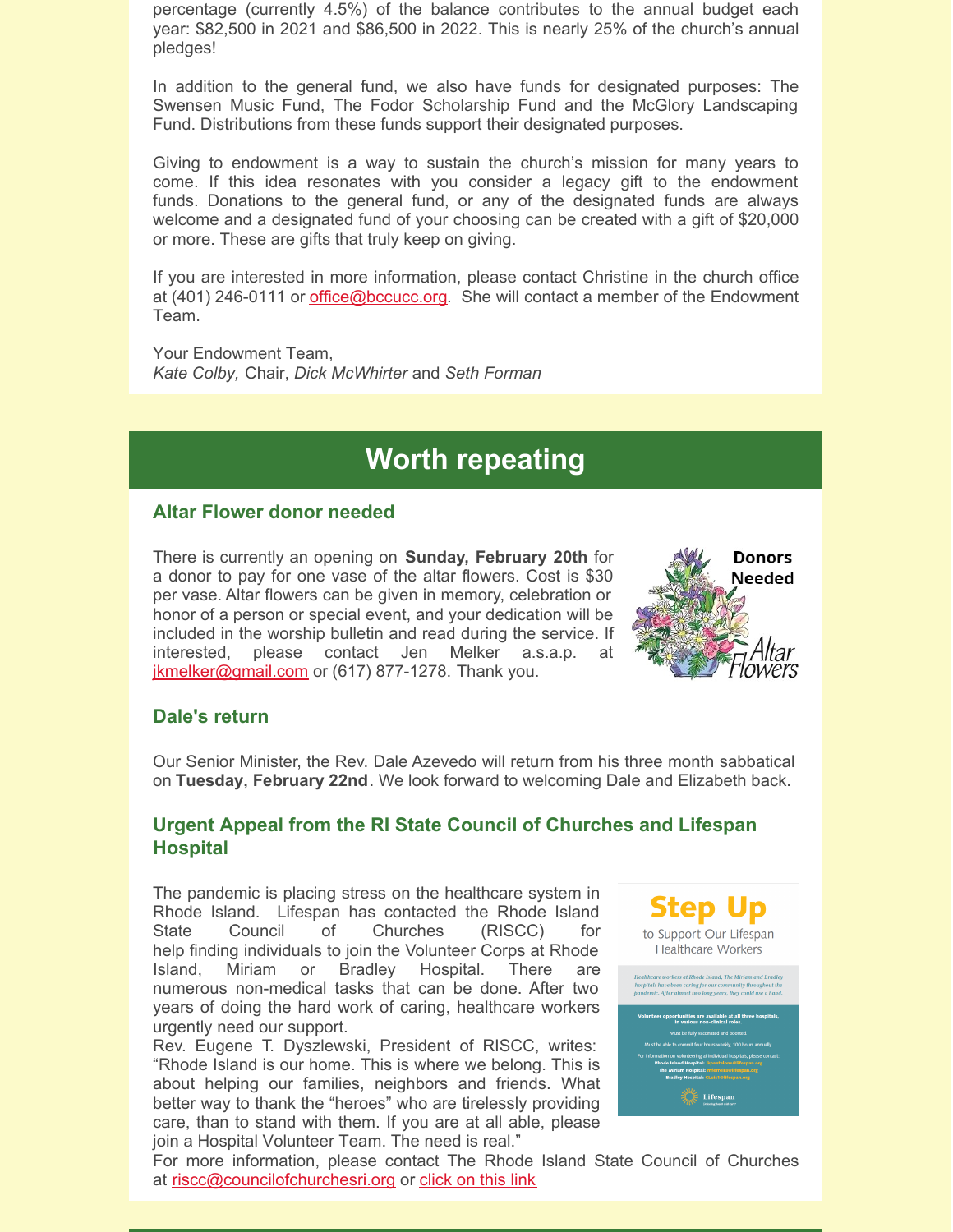# **Coming in March**

## **'Peaceful Pause and Prayer' to return**

Dale will resume doing his bi-weekly 'Peaceful Pause and Prayer' online meditations on Tuesday and Thursday mornings at 8 am **beginning Tuesday, March 1st.** Each meditation provides moments for reflection, music, scripture, and silence. They can be watched on our Facebook page at [www.facebook.com/bccucc](http://www.facebook.com/bccucc) or on the livestream page of our

website at <https://bccucc.org/live-stream-2/> and will remain available for later viewing on both platforms if you can't watch live.

## **Ash Wednesday Service**

The season of Lent begins with Ash Wednesday on **Wednesday, March 2nd** and there will be a service at 7 pm in the sanctuary.

## **Lenten Study**

Stay tuned for information about a Lenten study series at BCCUCC. Details in the next eBridge.

# **Ongoing groups**

#### **Bereavement Group**

The group will meet on **Mondays, February 14th and 28th** from 10:30 – 11:30 am in Fellowship Hall. The group is open to anyone (not just church members) who has lost a loved one at any time. New members are welcome. For more information, contact the facilitator, Betsy Brenner at Brenner at her new email address

## **Book Group for January**

[betsybrenner3@gmail.com](mailto:betsybrenner3@gmail.com) or 245-8031.

The Book Group will next meet **Tuesday, February 15th** at 9:30 am and will again be meeting via Zoom. They will discuss *End of the Point* by Elizabeth Graver. For more information about the group contact Helen Schall at [helenschall@hotmail.com](mailto:helenschall@hotmail.com) or 401 245-4724. All are welcome to participate.

*The zoom information isn't included here for security reasons. It was in the email sent to the congregation.*

## **Women of Faith Reading Group**

The group will meet again on **Thursday, February 17th** from **1:30 - 3 pm i**n the church library. The group welcomes women of all ages from BCCUCC as well as other churches and faith traditions. Their current book for discussion is *How to Love a*

*Country* - poems by Richard Blanco. For more information contact Jane Tonn at 289 2349 or [jtonn2@cox.net](mailto:jtonn2@cox.net).

## **Knitting for Others Group**





Support Group





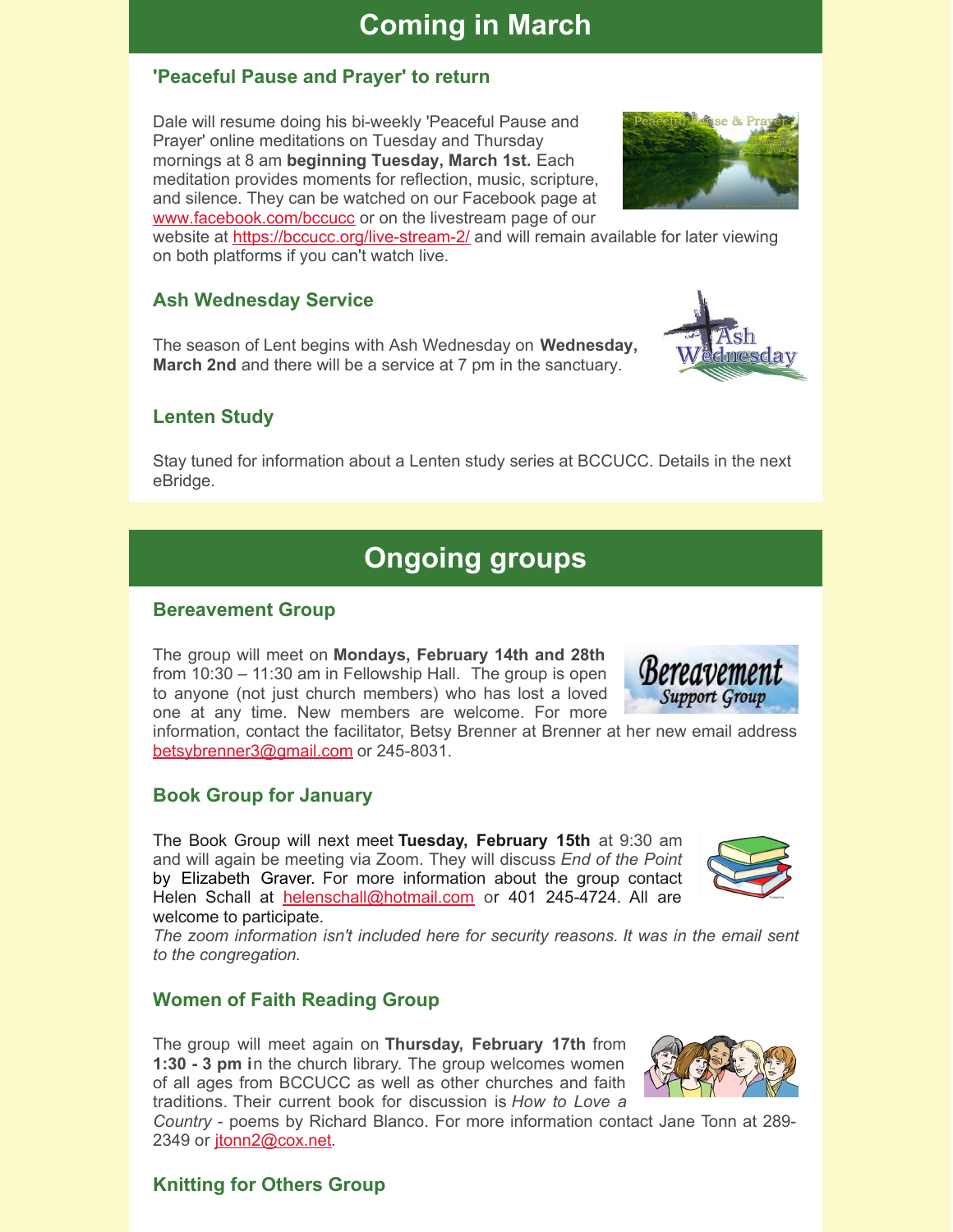The Knitting Group will meet again on **Tuesday, March 1st** from 6:30 pm until 9 pm over Zoom. You may join the call at any time and stay for as long as you'd like. All knitters and crocheters are invited to participate and new faces are very welcome. For more information on the group, contact Nancy Arena at 401 246-0212 or [nancy.arena@outlook.com](mailto:nancy.arena@outlook.com).



*The zoom information isn't included here for security reasons. It was in the email sent to the congregation.*

# **Our response to the current COVID situation**

#### **Increased COVID safety protocols extended through February**

Additional safety measures were put in place at BCCUCC in early January in response to the omicron variant and resulting high numbers of COVID cases in the community. These protocols have been extended through the end of February, after which time they will be reassessed.

The following protocols are currently in place:

- Continuing masking**\***, social distancing, and signing in for worship
- No singing of any kind in the sanctuary by choir or congregation
- Masks will be worn by the worship leaders throughout the service
- Sitting in every other pew. The ushers will oversee this.
- No Church School
- No Youth Group

In addition please note the following changes:

- The children should remain in the pews with their families for Children's Time and not come up front
- No choir rehearsals

**\***If possible, we encourage the wearing of KN95 masks which have been proven to be more effective at stopping the omicron virus. Surgical masks may be worn but because they don't fit as well to the face, they're not quite as effective. Unfortunately, cloth masks are not good at filtering out the omicron virus so should be avoided.

#### **Church office hours**

Due to the current COVID situation, some of the church staff are working remotely whenever possible. As a result the church office may not always be open as scheduled. If you plan to stop by, please call first. Messages can be left on the answering machine and calls will be returned as we all have remote access to our phone messages as well as to our emails.

## **In case you missed it**

## **The Pastors' Blog**

The latest blog was written by Racquel and titled 'The Sacredness of Water'. If you missed it earlier, you can [read](https://bccucc.org/the-sacredness-of-water/) it here

the River's Pastors' Blog

# **From the church office**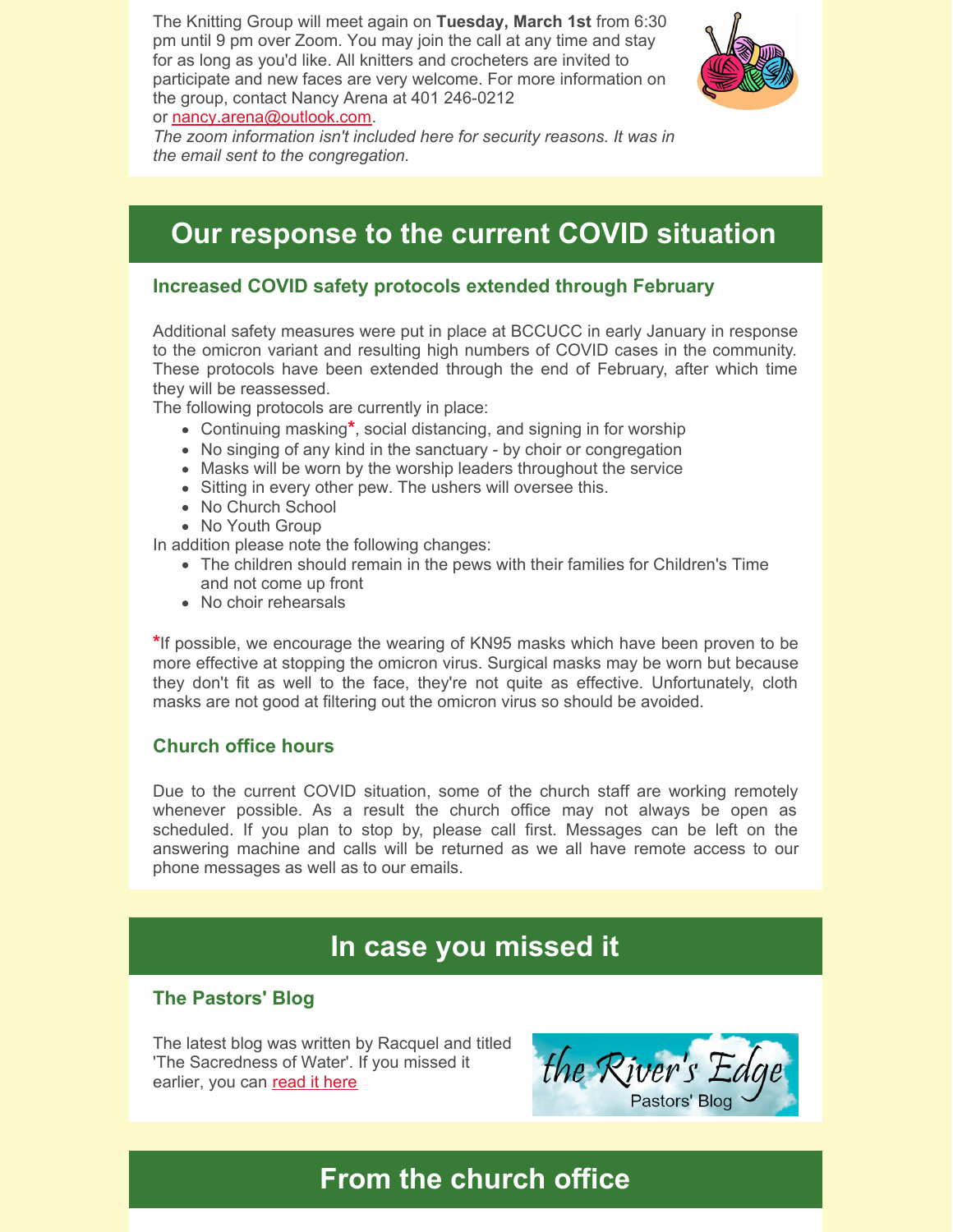#### **In the event of bad weather**

We will always do our best to notify you of any cancellations, especially if we need to cancel Sunday worship, so be sure to check your email, Facebook, and the TV and radio stations\*. If all goes to plan, you should receive any cancellation notification by 8 a.m. Sunday morning - if not sooner. However, in the event that we lose power and/or internet connection we will be unable to post these notifications.



**Southern New England Conference** 

United Church of Christ Living the Love & Justice of Jesus

\*It is possible to check the RI Broadcasters list of cancellations from their home page at [www.ribroadcasters.com](http://www.ribroadcasters.com) and scroll down to the red 'View Current Closures' button, or you can access them directly at [this](https://www.ribroadcasters.com/News_and_Events/Closings_Delays/) link.

# **Conference Happenings**

#### **Keep up to date with our Conference - SNEUCC**

The Southern New England Conference, UCC (SNEUCC), publishes several newsletters - one of which comes out weekly and is titled **'5 Things to Know**

**and Share'.** Read the latest edition at [this](http://sneucc-email.brtapp.com/viewinsite/a4ccc1ccc58bc952769bd39f6e77808e?email=office@bccucc.org) link and sign up to subscribe and get it sent to your inbox.

[Click](http://r20.rs6.net/tn.jsp?f=001e8o9X4j8x6IOcUqsMj8ESumQ_-XrimigaGAJrqnV76sb4kvaUeqPVOzf33mqnifpRdyTxEVBrI4CAIf0rFOkhdDzMHvJppRHyZIq_2D1txhHlXAVoTi0GxTsasYr0cRy_9ERmrD6vlnnWUle5N_LO38p3DRQhfkC&c=BWZrLHb0up465m0DfwOi3dqwUvDbuTYCXKOk1NeFvZaraYhUZgIZxA==&ch=D5eSjmNCf95ADRjiaDEGE5dP5geDdt1LSwpAHHgJTIYSS37sivt4ow==) on this link to see the archive of all of the different SNEUCC newsletters - and subscribe to any that are of interest to you.

# **COVID Safety Reminders**

#### **Masks are required in both the education and church buildings**

Masks are required for all participants in worship - with the following exclusions:

- anyone with a medical reason why they can't wear a mask
- children under the age of 2



## **Education building is open with some important requirements**

The education building is open for church and public use with the following **requirements**:

All visitors attending meetings or events shall **wear appropriate masks at all times** (Note: Visitors includes both church people and outside groups)



- An accurate **copy of attendees and contact information** shall be kept (this is the responsibility of the organization/individual holding the event)
- Weather permitting, **doors and windows are to be propped open**
- Any room or venue utilized by a group shall **remain vacant for at least 20 hours** before being utilized by a separate group.



# **Contact us**